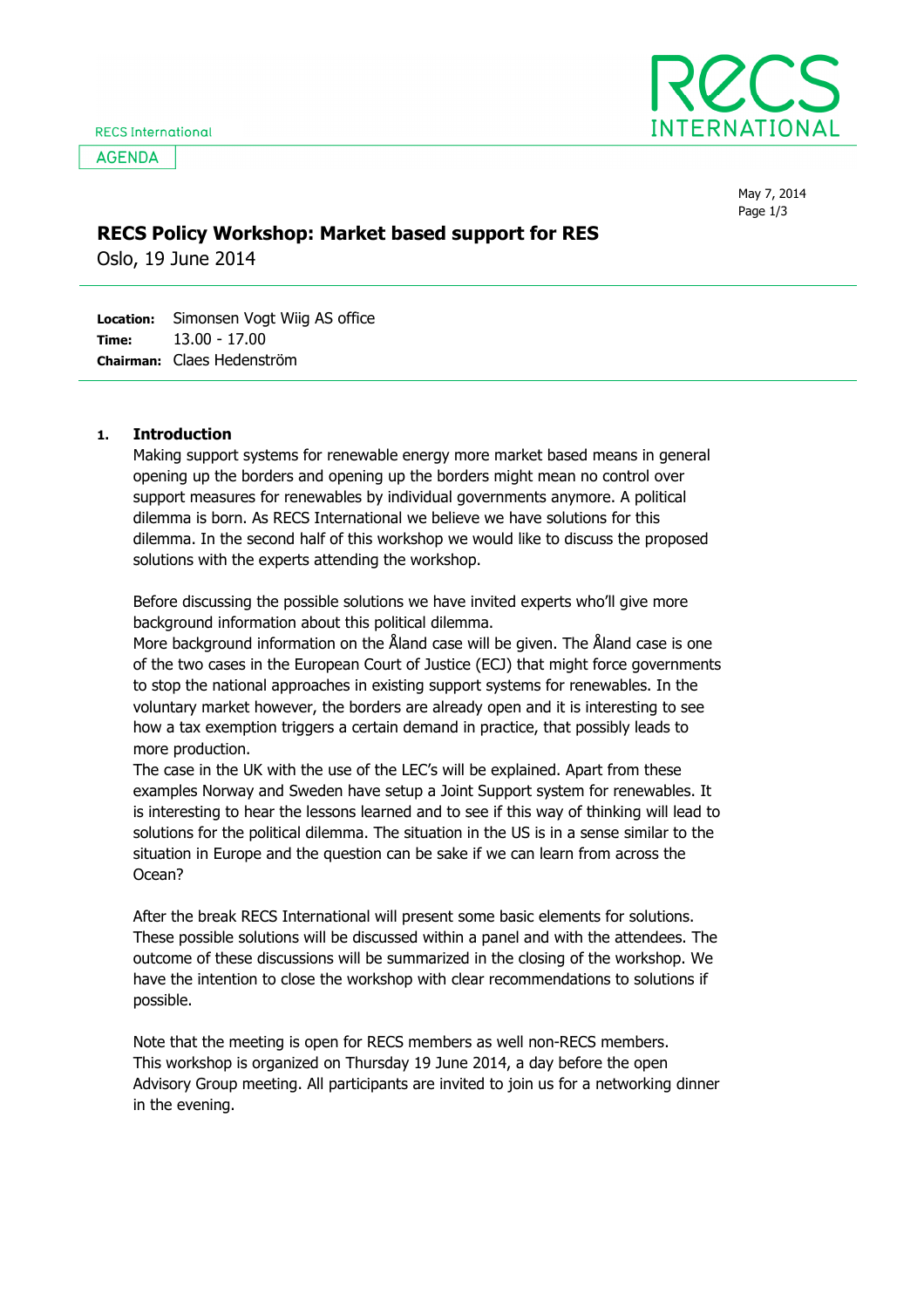

May 7, 2014 Page 2/3

## Draft Programme Market based support for RES

| $13.00$ hours | Opening and welcome by moderators                                                                                                                                                                                                                                                                                                                                           |
|---------------|-----------------------------------------------------------------------------------------------------------------------------------------------------------------------------------------------------------------------------------------------------------------------------------------------------------------------------------------------------------------------------|
|               | Claes Hedenström, President RECS International                                                                                                                                                                                                                                                                                                                              |
| 13.05 hours   | The Åland case and implications<br>What is at stake with the Aland case<br>What are the possible consequences?<br>By Catherine Banet (lawyer at Simonsen Vogt Wiig)                                                                                                                                                                                                         |
| $13.25$ hours | Import of renewable electricity in the UK<br>What triggers the large volumes of import of renewables in the UK<br>$\bullet$<br>What is the relation with the LEC and the GO<br>$\bullet$<br>Will this mechanism sustain?<br>$\bullet$<br>What are the lessons to be learned: is this s a policy solutions for<br>the political dilemma?<br>By Anette Gussiås, Bergen Energi |
| 13.45 hours   | Joint support system Norway-Sweden<br>What are the lessons learned?<br>$\bullet$<br>What solutions are these giving us?<br>To be confirmed                                                                                                                                                                                                                                  |
| 14.05 hours   | What can we learn from the situation in the US?<br>Is the situation much different from the situation in Europe<br>What can we learn from across the Ocean?<br>By Claes Hedenström and Jared Braslawsky, RECS International                                                                                                                                                 |
| 15.00 hours   | <b>Break</b>                                                                                                                                                                                                                                                                                                                                                                |
| 15.30 hours   | Possible solutions proposed by RECS International<br>Main messages/solutions for RECS International to bring forward in<br>the public debate<br>A proposal from the board: main elements for a position paper                                                                                                                                                               |